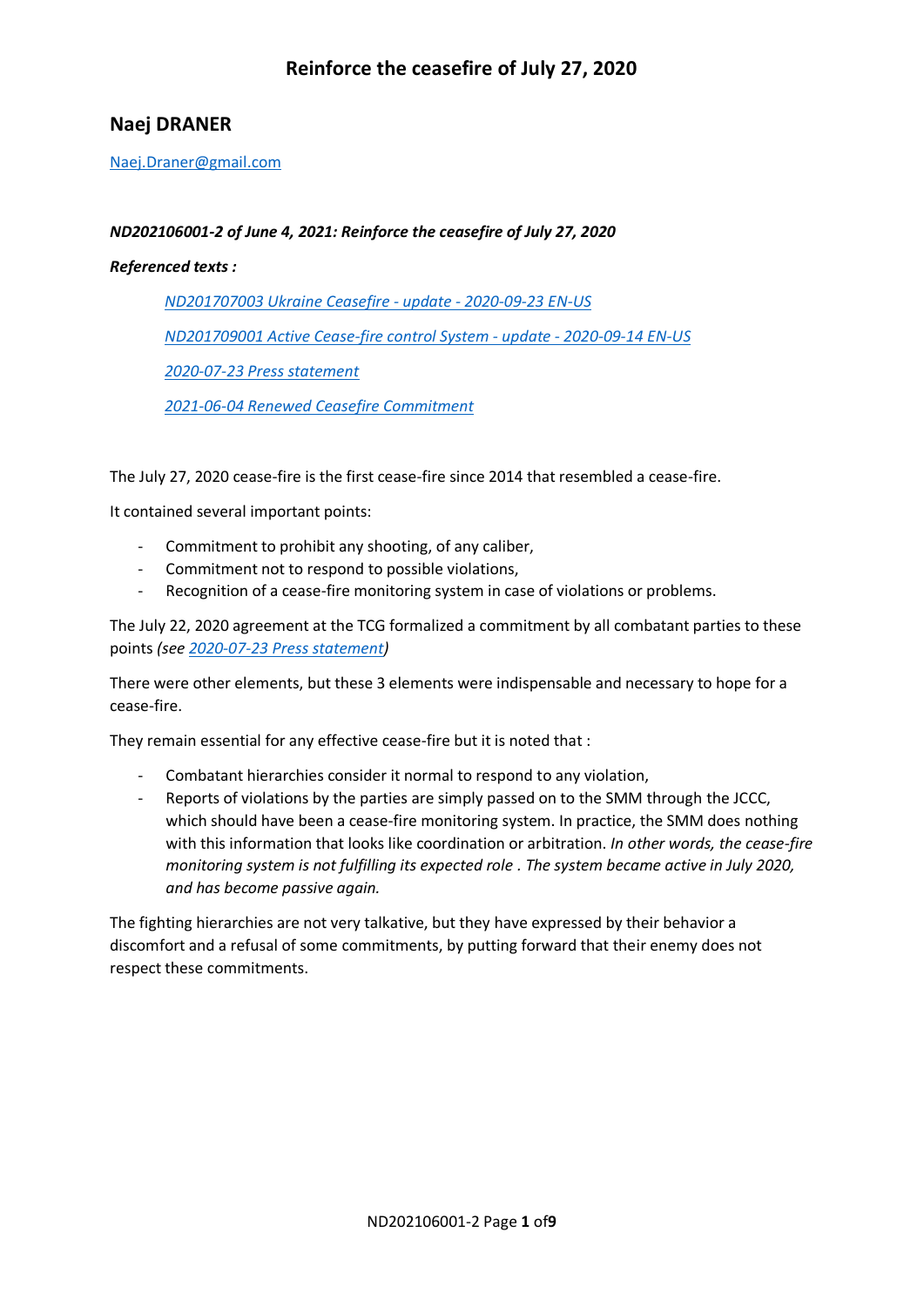# What analysis of the situation?

Case analysis on ceasefire was done in 2017 in *[ND201707003 Ukraine Ceasefire -](https://horlogedelinconscient.fr/wp-content/uploads/2020/10/ND201707003-Ukraine-Ceasefire-update-2020-09-23-EN-US.pdf) update - [2020-09-23 EN-US](https://horlogedelinconscient.fr/wp-content/uploads/2020/10/ND201707003-Ukraine-Ceasefire-update-2020-09-23-EN-US.pdf)* and *[ND201709001 Active Cease-fire control System -](https://horlogedelinconscient.fr/wp-content/uploads/2020/10/ND201709001-Active-Cease-fire-control-System-update-2020-09-14-EN-US.pdf) update - 2020-09-14 [EN-US](https://horlogedelinconscient.fr/wp-content/uploads/2020/10/ND201709001-Active-Cease-fire-control-System-update-2020-09-14-EN-US.pdf)*

The July 27, 2020 cease-fire took into account some of the identified causes. The analysis remains the same taking into account some additional elements that should be taken into account to strengthen the ceasefire.

The essence of what is proposed here is :

- **Transforming the Passive Ceasefire Control System into an active mode.**
- **Giving ourselves the means to act on the ground**
- **Implementing some regular preventive actions**
- **Practical actions to be carried out**

These points will be developed in the following pages

## Transforming the Passive Ceasefire Control System into an active mode

How is the system passive?

SMM and JCCC report violation information. But is there any action taken after each violation ?

From the information I have so far, the SMM reports almost daily with 24-72 hours delay on incidents. Occasionally (weekly at best), bodies like TCG become aware of them but don't even seem to take action from there.

The system is passive because there is no action taken.

The system would be active if within hours (not days) of the incidents the sources of the violations were identified and actions were taken on them.

It is not a matter of militarily silencing the sources of fire, but of identifying the perpetrators or the geographical areas as precisely as possible as well as the local hierarchies in order to understand and launch actions to prevent this from happening again.

Where do the violations come from?

From both sides. If the official discourse of each side blames the other and only the other, the reality is that there are all cases, in one side as in the other.

#### *Information is not action*

Reporting violations is a passive system. It is necessary, but not sufficient.

### *To act is not to silence militarily but to persuade the combatants and their hierarchies to act differently*

A military person usually thinks that to end an incident, the source must be militarily silenced. This usually leads to an escalation.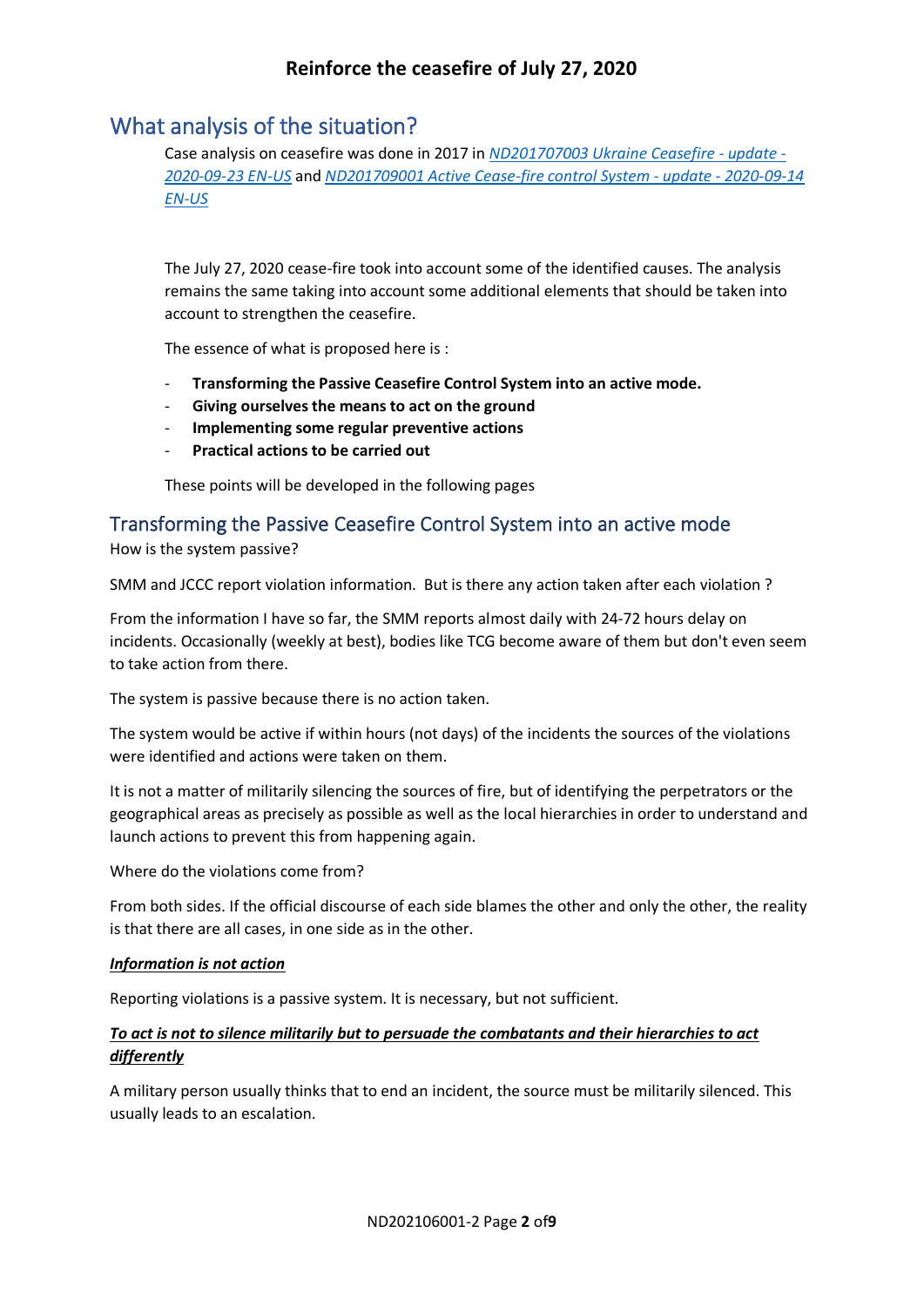But persuading the combatants and their hierarchies would require some means of contacting the combatants and their hierarchies. The SMM observers are unable to do this alone. They could do so if they were assisted by members of each side, whom we will designate as liaison officers.

### *Creation and involvement of a coordination mechanism to respond to ceasefire violations*

The agreement of July 22, 2020 provided for such a mechanism. In principle, it was to be provided by the JCCC. In practice, such a mechanism worked for some time and no longer works at all. The JCCC simply passes on information about violations from each side to the SMM, which in turn simply passes on the information to others or publicly.

In June 2021, there is still no coordination mechanism capable of responding to ceasefire violations.

Since there is no functioning coordination mechanism, each side takes the law into its own hands and each side considers that responding to any violation with arms is the only way to silence the violations, while it causes the opposite.

When such a coordination mechanism is functioning, the system will have become active. We hope that when this happens, the combatants and their leadership will give priority to the ceasefire coordination system.

## *How can we set up a coordination mechanism that works?*

First we have to define one, then explain it to all fighters and make it work as defined.

Finding the combatants involved in the violations and contacting their direct superiors can only be done if we have special teams on the ground who will spend their time investigating and persuading local actors to stop. This must be done within an hour of the incident, not 3 days later. Two hours after the violation, if you haven't found anything you'll never find it. One or two hours means it's in **an area a few dozen kilometers wide**, not more.

It is not impossible, in a zone of a few dozen kilometers, to identify the local hierarchies and their fighters in each camp. It is necessary to establish contacts that can be activated at any time, at least by radio.

It certainly takes several days to identify a few combatant leaders from each side in an area several dozen kilometers wide (less than 100). At this point, local coordination officials can, after each incident :

- Send an inspection team to see what's going on
- Contact the local hierarchy in the area that appears to be the source of the violation,
- Define with local hierarchy the corrective actions to avoid recurrence

If there was a functioning local coordination, the combatants on each side should know how to contact this local coordination. Rather than returning fire, they should contact the local coordination as soon as possible, which, with the help of inspection teams and local contacts with hierarchy, will take the necessary action.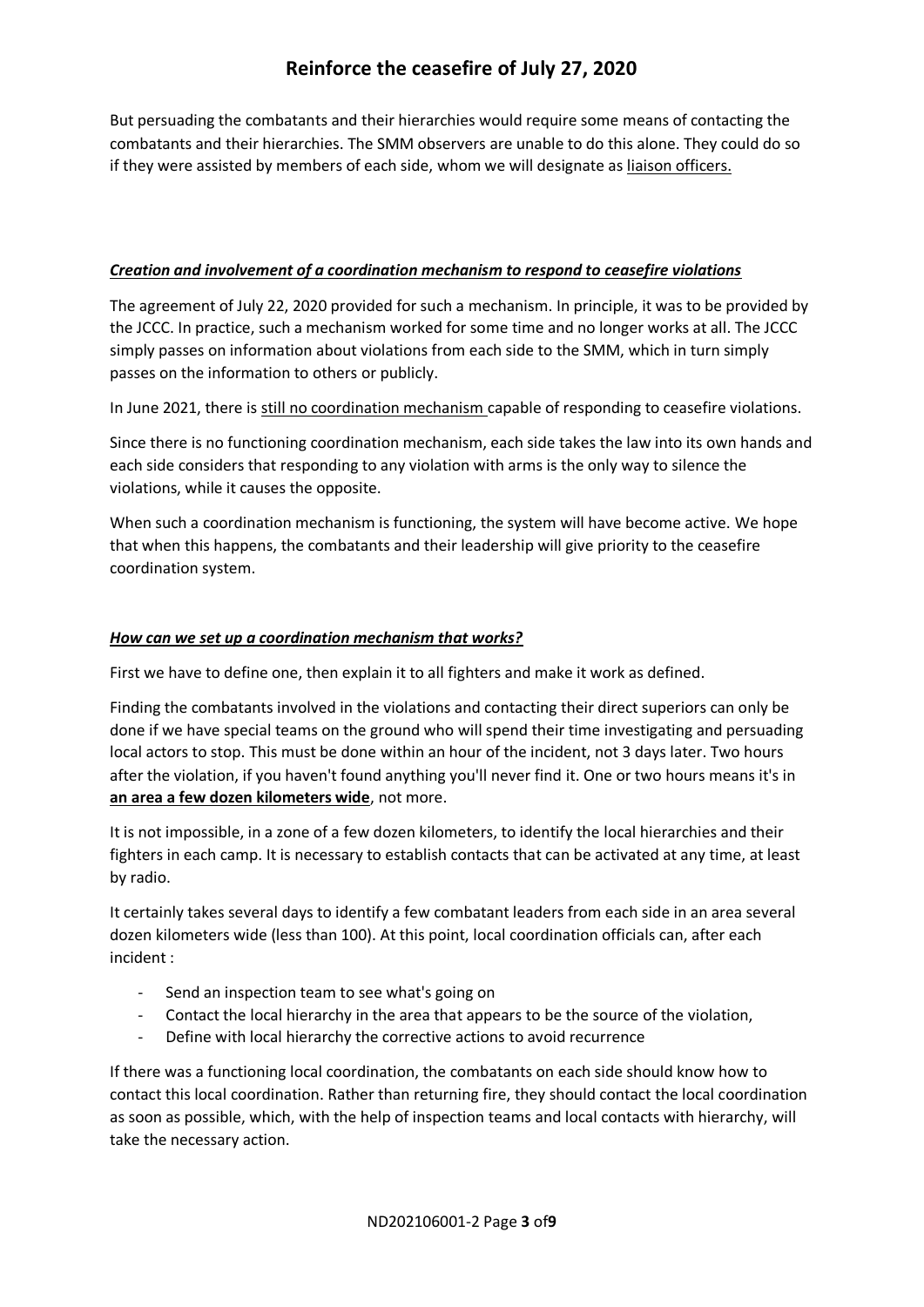For there to be permanent local coordination, there must be the equivalent of a coordination center, called an operational PC (or coordination center). Each coordination center, in order to be reachable, must have a contact radio frequency. Since we want this to be usable by each side, it should be a fixed, unencrypted VHF frequency.

How many coordination centers (operational PCs) on the entire contact line?

A priori about ten. It is necessary to perform some actions :

- Defining the geographical area covered by each coordination center, record it on a map and communicate it to military hierarchy
- Defining the radio frequency of each center (which must be different for each center)
- Having teams that will operate 24/24 7/7 in coordination centers (or operational PCs)
- Attaching inspection teams to each coordination center that will be in the field, ready to go out and see what is going on. The inspection teams are almost never at the coordination center, but their investigations and inspections are requested by the coordination center and they report to the coordination center manager.

Do all coordination centers have to be active?

- It would be better if they were all active, but if it's a relatively quiet area, it can be lightened. There may not be enough resources to make them all work from the start.
- At least 4 active ones are needed in the Donetsk sector and 2 in the Luhansk sector

#### *Global coordination*

Of course, there should be global coordination in liaison with all the coordination centers, but it is not the global coordination that manages the incidents and the inspection teams. The global coordination should have daily updates with each coordination center. It is the global coordination that allocates the necessary resources to each center

## In other words

- The whole security zone should be divided into sub-sectors (between 7 and 10: 2 or 3 for Luhansk and 5 to 7 for Donetsk). These sub-sectors should be defined on map and known to all. Their division should be done in such a way that the usual areas of tension are not on 2 sub-sectors. If this is the case, 2 sub-sectors should be combined into one. Not all subsectors need to be active. There may be some groupings. When the situation is calm, the Luhansk sub-sectors can be managed as one. When the situation is tense, it is necessary to make the Western Luhansk sub-sector active and separate from the others. Having sub-sectors allows to manage the situation properly, while it is impossible with a sector the size of Donetsk
- Each sub-sector should have a standard organization and at least some permanent coordination even if it is limited to 2 or 3 people and is done from a patrol vehicle rather than from a room in a hard building.
- Each sub-sector should have a fixed VHF listening frequency accessible by any combatant. This would allow everyone to know what is going on and what incidents are being addressed. Today, a combatant facing an incident does not know who to contact to have the incident reported and stopped. He addresses his hierarchy who will transfer the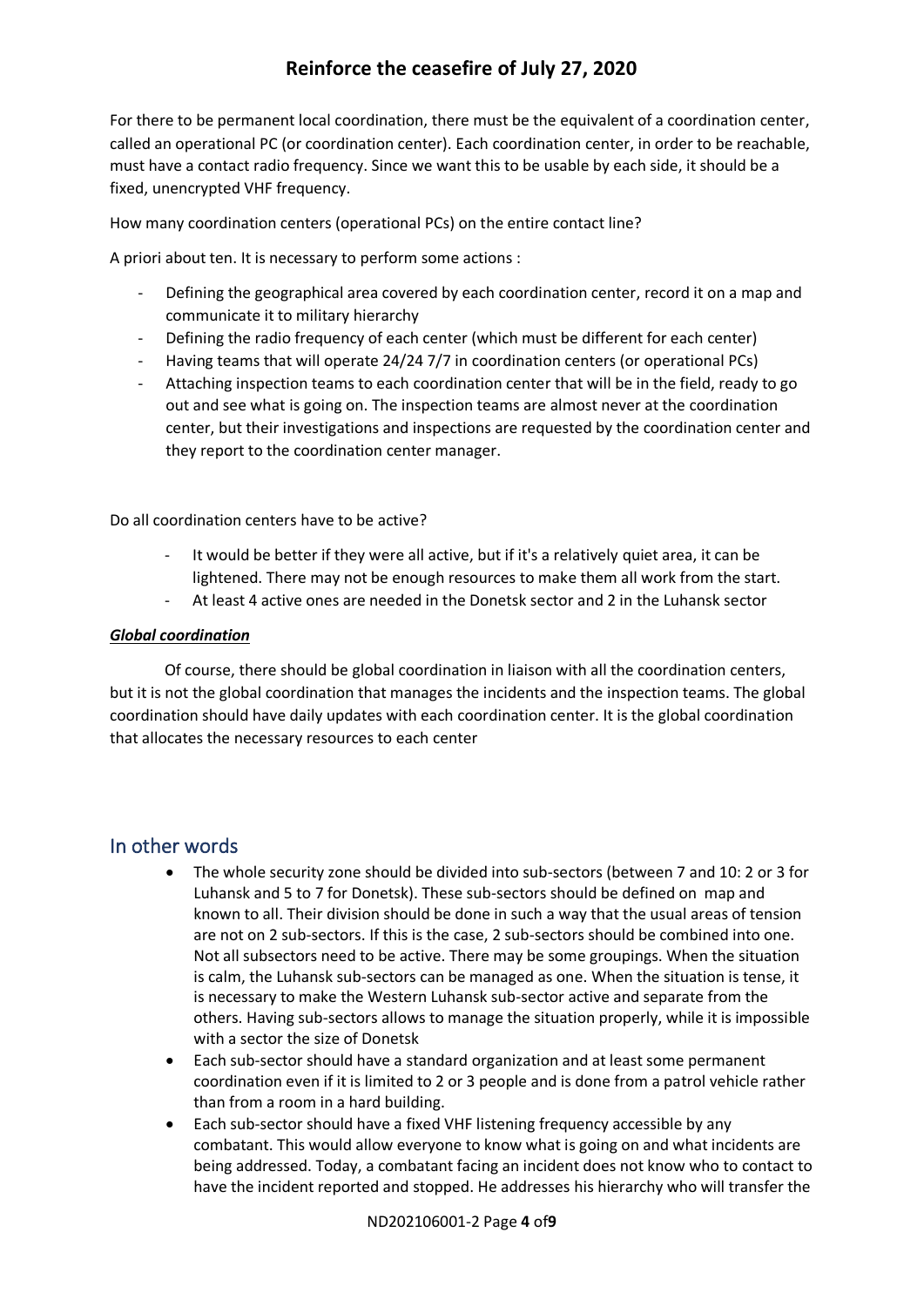information a few hours later to a single PC for the 2 sectors of Donetsk and Luhansk. Nobody can do anything with this information. If, on the other hand, the information were transmitted to the sub-sector level, if there were local coordination in the subsector that could take it into account and a few inspection teams to go and investigate the incident immediately, we might succeed. Today, the staffs on both sides have so little faith in the ceasefire monitoring and maintenance system's ability to do anything that they prefer to order their troops to respond militarily to any incident, which only makes the situation worse.

- In addition, in each sub-sector, we should try to get the local commanders of each side to talk to each other and start organizing the cleaning of the sub-sectors, starting with demining. None of this is happening, no one is talking to each other at the sub-sector level. Everything has to go through a hierarchical level that is incapable, at the highest level, of doing anything.
- The organization should be made to be able to act in the field. Today, it is only designed to pass on information to the chiefs, who cannot do anything with it because it is too far from the field. All they do is accuse each other of being responsible for incidents. Nothing works properly.
- We could go on and on about the dysfunctions. The JCCC never communicates in an objective manner. It is usually used by each side to try to validate its official information. Practically every day, the separatists publish a communiqué indicating that the JCCC has identified attacks from the Ukrainian side. Is this objective and useful information? No. These JCCC correspondents have never issued a single statement about violations of the separatists' camp, even though there are violations every day. This almost daily element in the communiqués from the DPR camp is probably the beginning of an explanation for the dysfunction of the JCCC. It has long been known that when the JCCC tries to give a view of incidents, there are Ukrainian military JCCCs doing their own count and separatist JCCC fighters doing theirs, and that they never converge. If there is a strong disagreement about an incident, the JCCC is unable to make a decision and act as an arbitrator. The JCCC, which was supposed to be an arbitrator under the July 27 ceasefire, has become incapable of doing so. It passes on violations to the SMM, which does little about them. The system has once again become passive and unable to have an impact on the violations observed.

## What does it take to make it an active system?

- Existing information should be used as soon as possible and translated into action(s)
- When a violation is detected, at least and at the latest within one hour, contact the local commanders and identify the area where the violation started and make sure that it does not happen again.
- If nobody does anything, nothing will happen
- It is not enough to issue an incantatory order from the top of the hierarchy to change from a passive and static mode to an active mode
- All the actors involved, who all claim to be an essential link, need to work together and stop passing the buck by claiming that it is up to the other to do something.

# Giving ourselves the means to act on the ground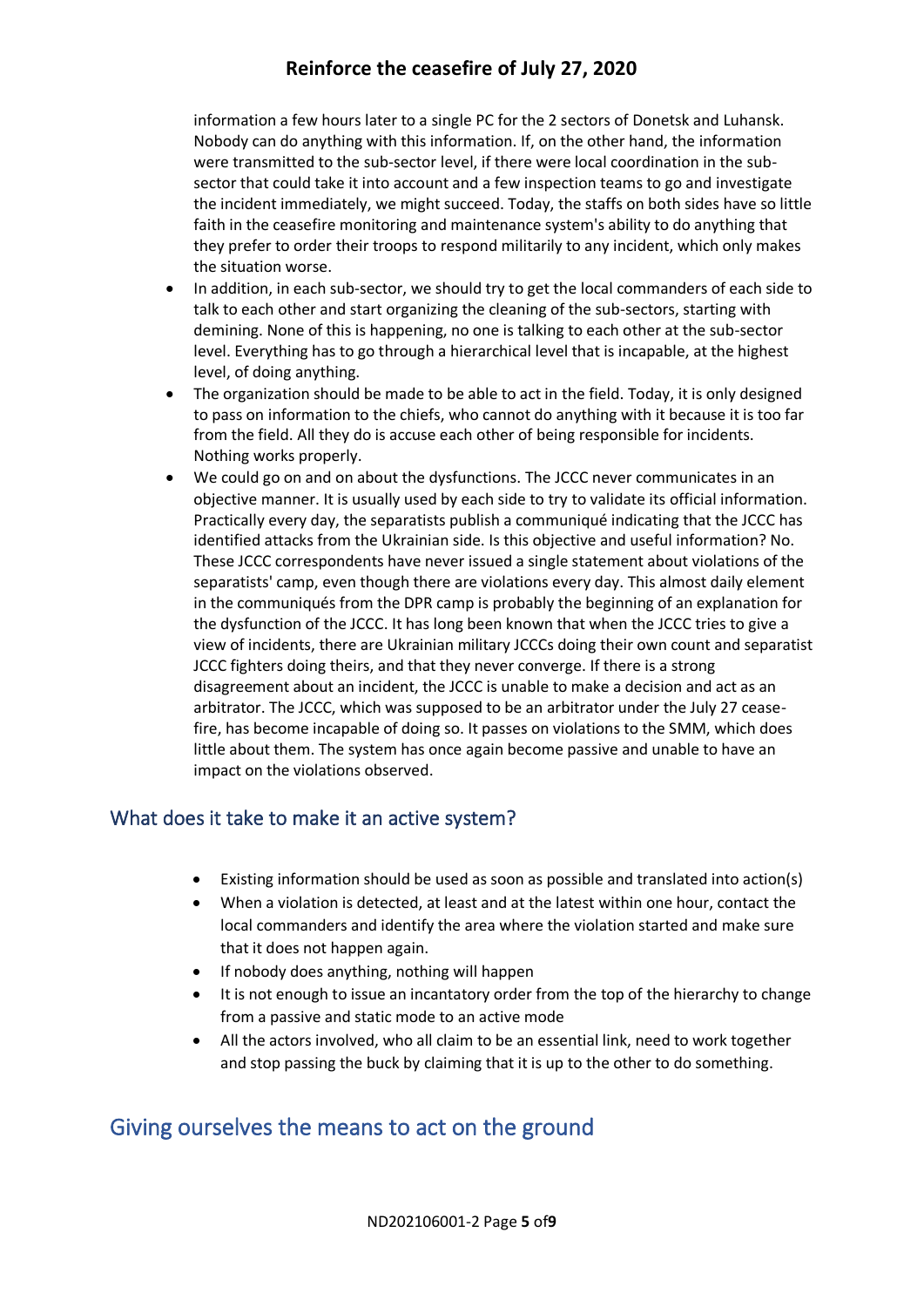Virtually every day, the SMM reports that it has seen a prohibited weapon at a location. The SMM writes it down in a report, perhaps tells the JCCC, and considers that it has done his job and that it is up to others to do the rest.

The problem is that the information never reaches the servants of the forbidden weapons and their direct hierarchy. Nothing happens, the system is passive. Special teams, called inspection teams, are needed, spread out over the field. Information from the SMM should be immediately transmitted to nearby inspection teams. An inspection team should contact the local hierarchies and go to the location where the weapon is identified and have it evacuated with logistical assistance from the JCCC.

Of course an SMM team will never succeed in going there or even in evacuating it. First of all because they do not know the military hierarchies and other reasons like a rough knowledge of the language and the field.

### **What is an inspection team?**

There is a team leader who we will call an inspector. He is usually a former SMM team leader (but not only). He has in his team members that he has chosen or/and accepted:

- An assistant
- A Ukrainian liaison officer
- A separatist liaison officer

*These liaison officers are an integral part of the inspection team. They may be in radio contact with the inspector or they may travel with the inspector and his or her deputy (in each camp, it is best to travel with your camp liaison officer and make sure he or she knows the area well: their safety will usually depend on with their liaison officer). Without a liaison officer, most inspectors will be unable to make any contact with the combatants and their local hierarchies*

Participants in the inspection teams are all volunteers. Administratively, they are managed as SMM observers, but they only take orders from the inspection team leader. SMM managers are not the line managers of the inspection teams.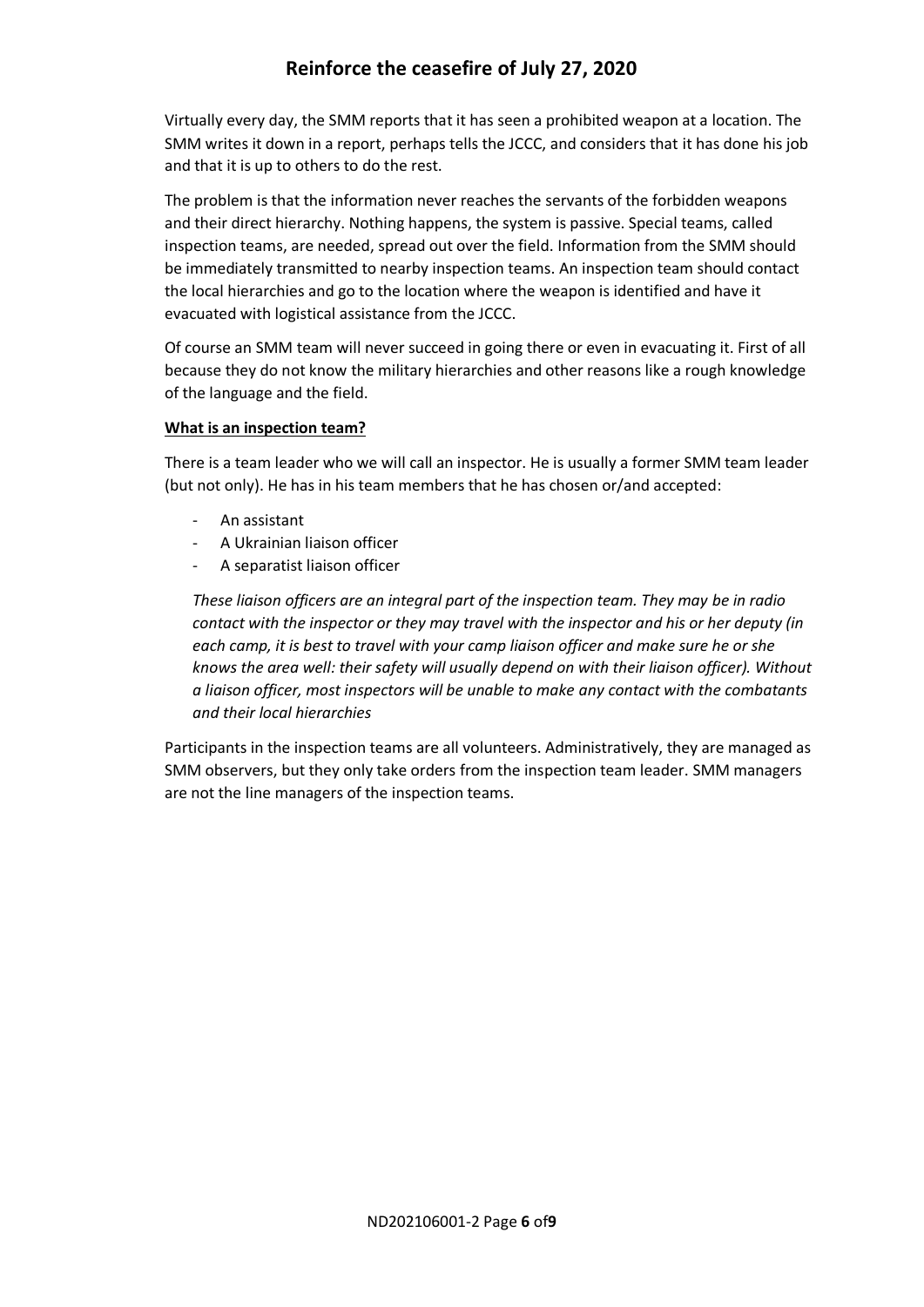#### **What should an inspection team do when they see prohibited weaponry?**

With the help of the liaison officer, it must ask the local leaders and combatants to evacuate the prohibited weapons and organize with the logistic services of each camp their evacuation and storage in a safe and verifiable place.

#### **Missions of the inspection teams**

The missions are diverse but all have the objective of acting indirectly on the ground. Their action relies essentially on their ability to persuade the combatants and their hierarchy to do otherwise. The choice of liaison officers is essential for them.

Inspectors have a free hand in the means of investigation, whether directly by being in the field or indirectly through their liaison officers or other means.

# Implement some regular preventive actions

- Check that each combatant has received the cease-fire instructions and knows the coordination center to which he is attached. *This alone is important. Theoretically, since July 2020, all weapons firing is prohibited. Do the combatants remember this? In principle, every time a combatant meets, the orders he has received should be checked and if it turns out that the orders are not clear, the local leaders should be asked to give orders that are clearer and correspond to what should be done.*
- Every morning, each coordination center should review the previous day's incidents with local officials from each camp. This should take less than 30 minutes.
- If possible, organize regular meetings with members of each camp. These events can be formal meetings or festive. Developing contacts can help

All these regular preventive actions are under the responsibility of the coordination centers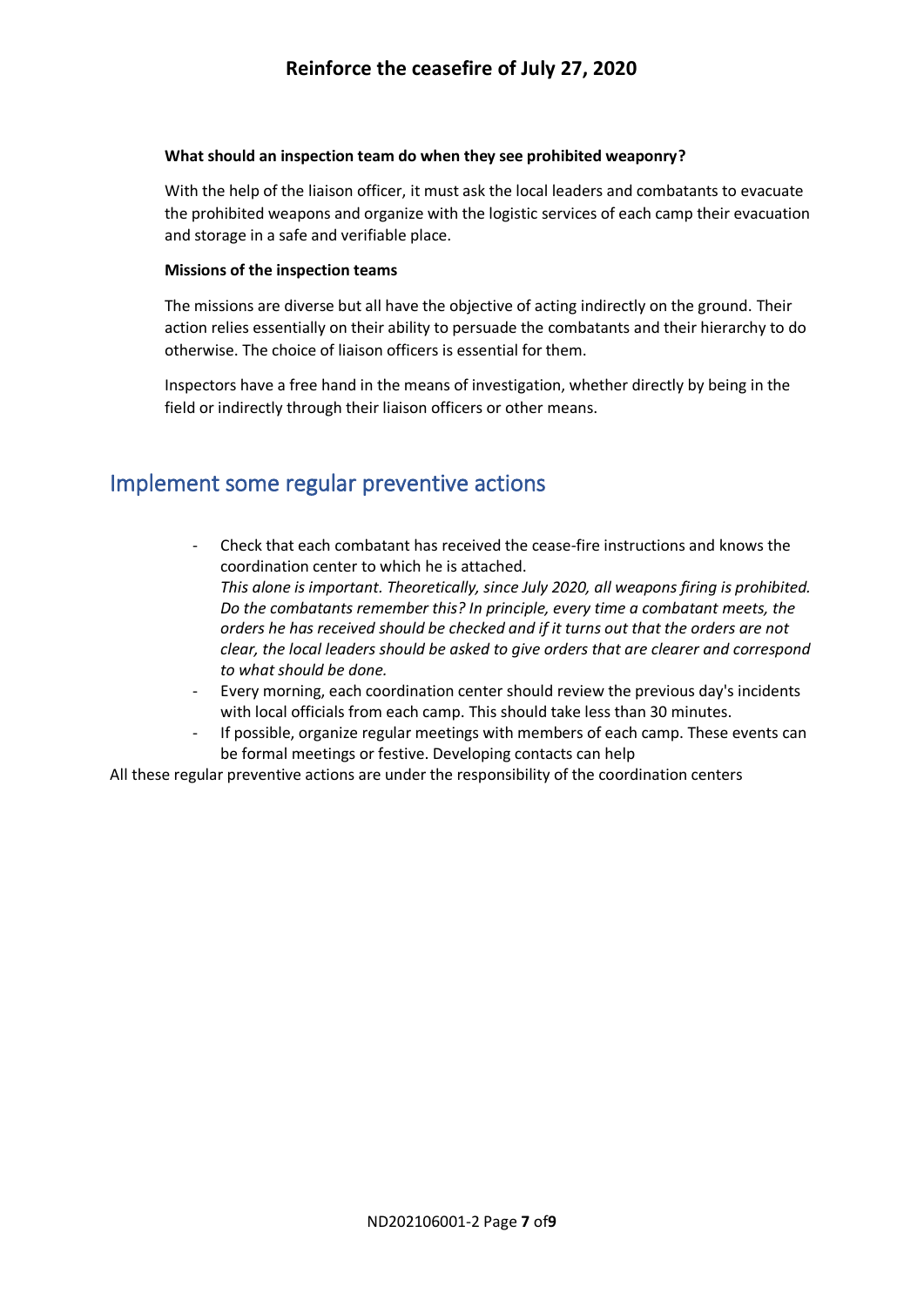# Practical actions to be taken

The actions to be carried out chronologically are:

## **Preparation phase 1**

- JCCC: define the sub-areas and translate it into a map where the sub-areas are defined
- JCCC & SMM: define the active sub-sectors (Out of 8 defined sectors, there may be only 4 active ones, corresponding to the traditional areas of tension in which it will necessarily be necessary: Mariupol, DFS, western part of the Luhansk sector encompassing the disengagement zone of Zolote and its surroundings - These 3 are necessarily in the active sub-sectors)
- JCCC: define the radio frequencies for each sub-sector. A coordination center can have an HF link with the global coordination (because of the distance) but must have a local VHF frequency on site (HF in the local proximity area is neither practical nor usual)
- Define who is responsible for each active sub-sector (they can come from the SMM or the JCCC)
- Provide logistics for the establishment of active coordination centers.
- Ensure that there are at least 2 people in active coordination centers at all times
- Confirming an inspection team leader as manager of all the inspection teams
- Have at least 30 inspection teams on hand (since a liaison officer is needed on each side, the number of JCCC members is insufficient to cover all needs). Each inspector (inspection team leader) can take whoever he wants as a liaison officer among the fighters he will meet.

### **Preparation phase 2**

- It is necessary to redefine the content of the ceasefire that will be applied (see text [2021-06-](https://horlogedelinconscient.fr/wp-content/uploads/2021/06/2021-06-04-Renewed-Ceasefire-Commitment.pdf) [04 Renewed Ceasefire commitment\)](https://horlogedelinconscient.fr/wp-content/uploads/2021/06/2021-06-04-Renewed-Ceasefire-Commitment.pdf)
- Define the date and time of application of the complementary measures (at the latest 24 hours later)
- Prepare the necessary internal communications to be transmitted to the combatant hierarchies of each camp

### **Ceasefire organization and internal communication in each camp**

To do this, the JCCC must start at the highest level of each side. Each side must rely on prepared communications that must allow each side and each combatant to know what will be implemented. (sub-sectors, frequencies, coordination centers,...) No need for media communication at this time. What is important is that each combatant knows what is planned and the cease-fire coordination system and knows who to contact (coordination center/operational PC) and knows the role of the inspection teams who can question anyone at any time, regardless of their role among the combatants).

Internal communication of this re-engagement must begin 12 hours prior to the effective time of implementation of all these measures.

*If needed, it may be useful once or twice a month to launch an internal communication to a subsector or to all sub-sectors to give some common instructions to everyone.*

ND202106001-2 Page **8** of**9**